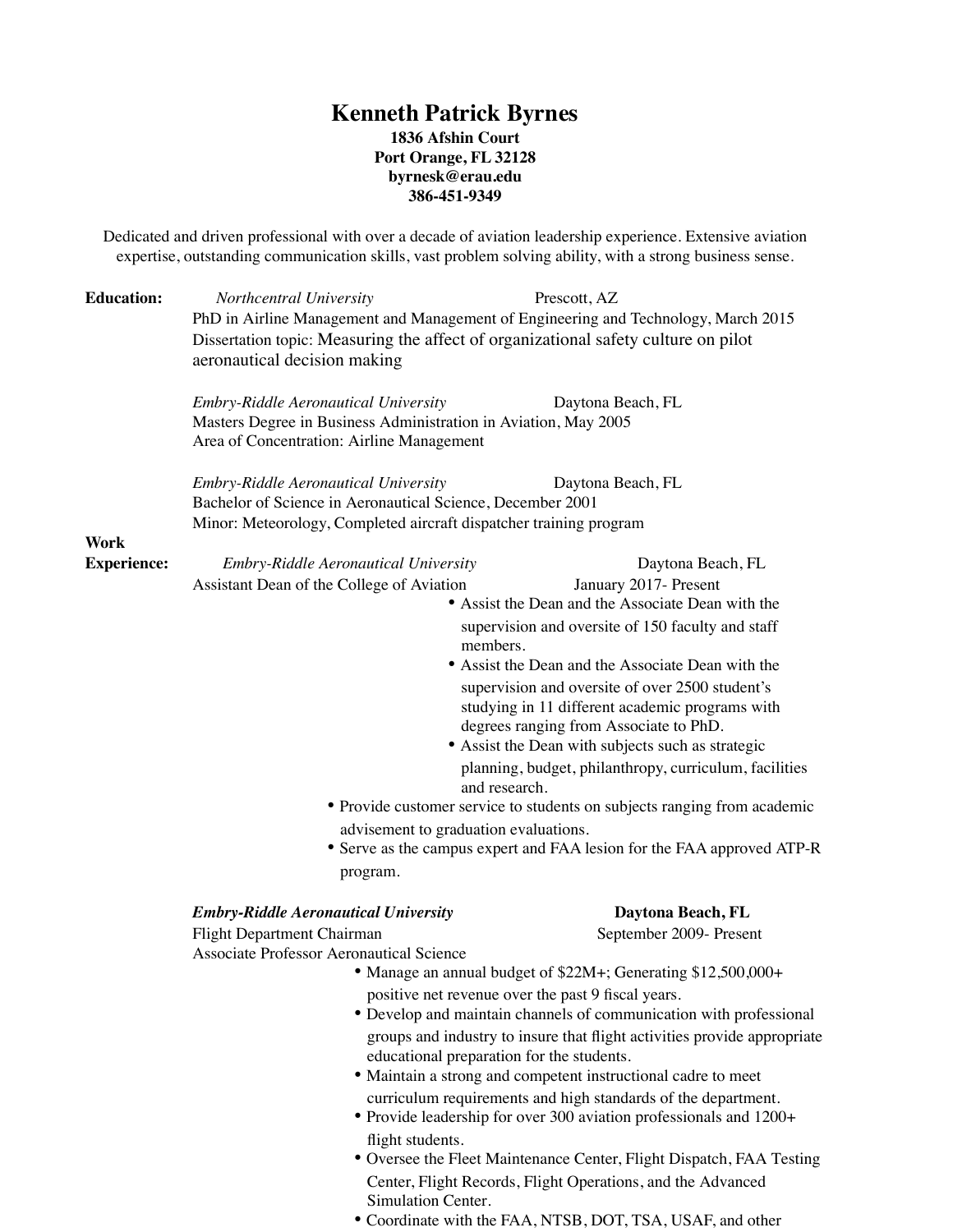- Center, Flight Records, Flight Operations, and the Advanced Simulation Center.
- Coordinate with the FAA, NTSB, DOT, TSA, USAF, and other agencies.
- Promote and provide leadership for a strong safety culture.
- Teach courses in the College of Aviation: Aviation Legislation, Private Pilot Operations, and Instructional Design in Aviation.

### *Embry-Riddle Aeronautical University* **Daytona Beach, FL**

Adjunct Professor of Aeronautical Science August 2005- September 2009

• Provided classroom instruction in AS121 (Private Pilot Operations) and AS 340 (Instructional Design in Aviation).

### *Embry-Riddle Aeronautical University* **Daytona Beach, FL**

Assistant Chief Pilot August 2005- September 2009

• Assist the Chief Pilot in establishing rules, procedures and regulations pertaining to

- the operation of ERAU aircraft and flight training procedures.
	- Responsible for the safe and efficient operation of the Flight Department.
	- Responsible for developing strategy that will enhance operational performance
	- Create measurement tools that determine operational performance.
- Responsible for supervising 150+ employees and over 900 students.
- Responsible for forecasting demand and resource utilization.
- Responsible for determining the optimum fleet size.
- Responsible for the enhancing and maintaining the flight management system
	- Lead continuous improvement initiatives.
	- Responsible for producing a flight schedule that assures the maximum utilization of all resources (aircraft, simulators and Instructor Pilots).
	- Coordinate with other departments on campus to ensure maximum customer service.

### *Embry-Riddle Aeronautical University* **Daytona Beach, FL**

Chief of Flight Production May 2005-August 2005

- Temporary position created to study the flight department system, identify deficiencies, and recommend enhancements.
- Created a new scheduling system that increased productivity by 50%.
- Responsible for producing a flight schedule that assures the maximum utilization of all resources (aircraft, simulators and Instructor Pilots).
- Develops a semester, monthly, weekly, and daily system of planning and scheduling.
- Oversees the Flight Scheduling department and ensures that the daily production plan is executed accurately.

### *Embry-Riddle Aeronautical University* **Daytona Beach, FL**

Flight Training Manager July 2003-May 2005

- Responsible for supervising 20+ flight instructors and over 150 students.
- Conduct ERAU stage checks and FAA certificated check rides.
- Develop plans of action for students who are not progressing as expected.
	- Responsible for ensuring that each student has the required aeronautical experience before submitting their airmen application to the FAA.

*Embry-Riddle Aeronautical University* Daytona Beach, FL

- Assistant Training Manager / Flight Instructor March 2001-July 2003
- Supported the Training Manager in supervising other flight instructors and students.
- Evaluated students who were having problems in their flight courses.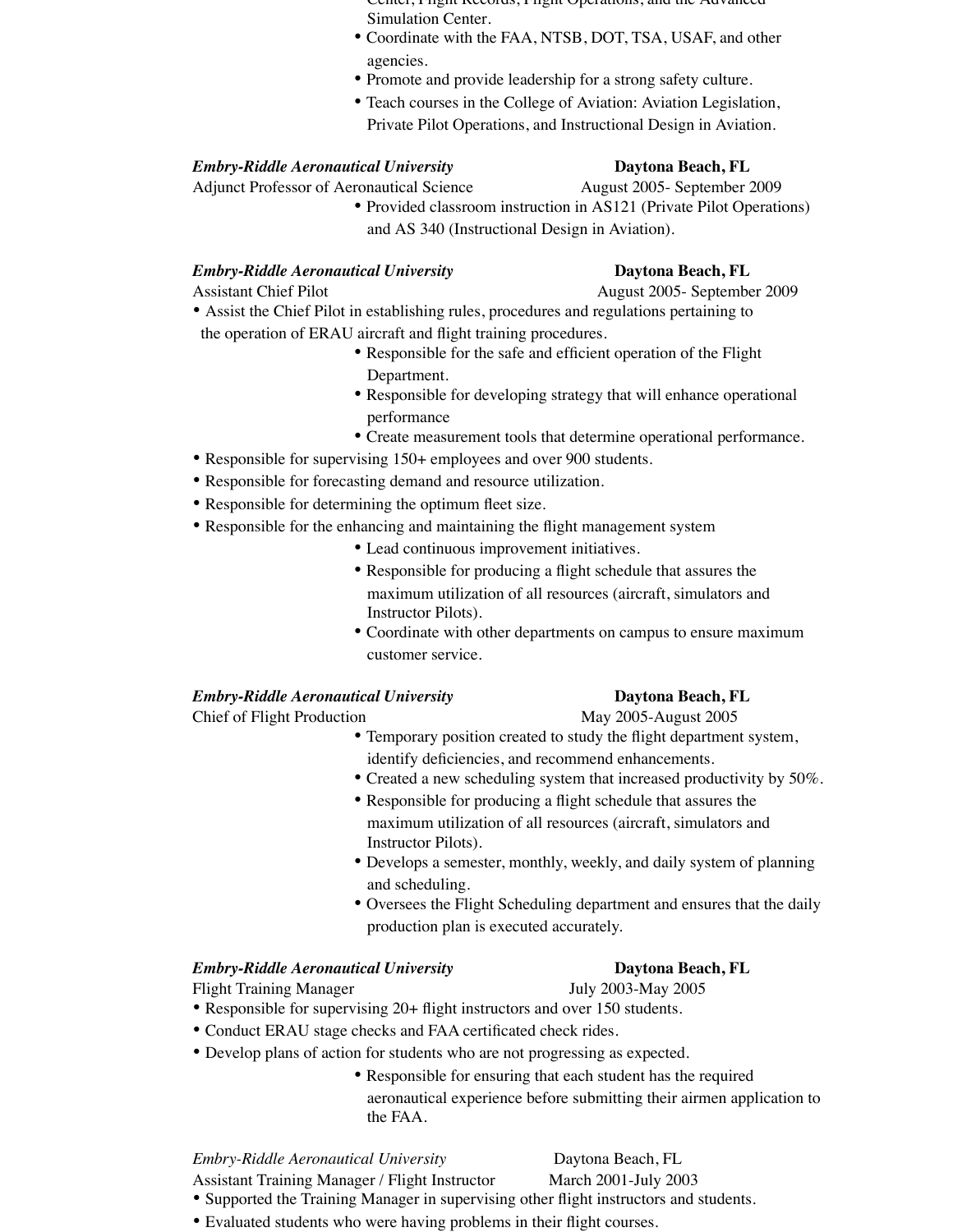- Assistant Training Manager / Flight Instructor March 2001-July 2003
- Supported the Training Manager in supervising other flight instructors and students.
- Evaluated students who were having problems in their flight courses.
- Provided flight instruction to prepare students for their FAA practical exams.
- Airline Transport Pilot

### **Flight Certifications and irplane Single**

- **Expérience Flight Instructor; Instrument Airplane**
- Multi-Engine Instructor rating
- Advanced Instrument Ground Instructor
- FAA Part 141 and 142 Check Airman
- 1800+ hours of flight time

## **Certifications**

**and Honors:**

- Six Sigma Green Belt Certification
- President's Special Recognition for Exemplary Dedication to Safety, 2017
- President's Special Recognition for Exemplary Dedication to Safety, 2012
- Best Academic Project Crystal Ball Simulation Software "Predicting Flight Training Devices (FTDs) at Embry-Riddle Aeronautical University"
- Embry-Riddle Flight Department Customer Service Award, Fall 2005
- Embry-Riddle Champion of Safety Award, 2004
- Employment motivation of airline pilots in the USA. International Journal of Aviation Management (IJAM), 3(4), 2017. **Publications:**
	- Employing Flight Simulation in the Classroom to Improve the Understanding of the Fundamentals of Instruction among Flight Instructor Applicants. Journal of Aviation/Aerospace Education & Research, 26(1), 2017. https://doi.org/10.15394/jaaer.2017.1623
	- Seize the Day: It is a great time to be a pilot, AOPA's Flight Training Magazine feature article, December, 2015.
	- A simulation approach to enhancing aircraft availability. International Journal of Aviation Systems, Operations and Training, 1, 2014.
- National Pilot Sourcing Forum, Alternative paths to wings working group co-lead. Washington D.C. (2017-Present). **Professional Committees:**
	- Embry-Riddle Aeronautical University College of Aviation Research Committee (2016-Present).
	- Flight training industry representative on the FAA's ADS-B Equip 2020 Working Group. Washington, D.C. (2014-Present).
	- Chancellors Advisory Committee at ERAU (2015-2017).
	- Member of the Florida Aviation and Aerospace Industry Cluster Task Force commissioned by the Florida Governor (2011-2013).
- ERAU Hockey Club Faculty Advisor (2015-Present). **Community:**
	- East Florida Collegiate Hockey Conference Founder and President (2016-Present).
	- Guide Dog Puppy Raiser, Southeastern Guide Dogs (2007-2015).
	- • Spruce Creek High School Advisory Council (2013-2015).
	- • Volusia County School District Advisory Council (2014-2015).

**Consulting:**

 $\mathcal{C}_{\mathcal{P}}$  and  $\mathcal{P}_{\mathcal{P}}$  and  $\mathcal{P}_{\mathcal{P}}$  (ACE), Evaluation (2016-Present).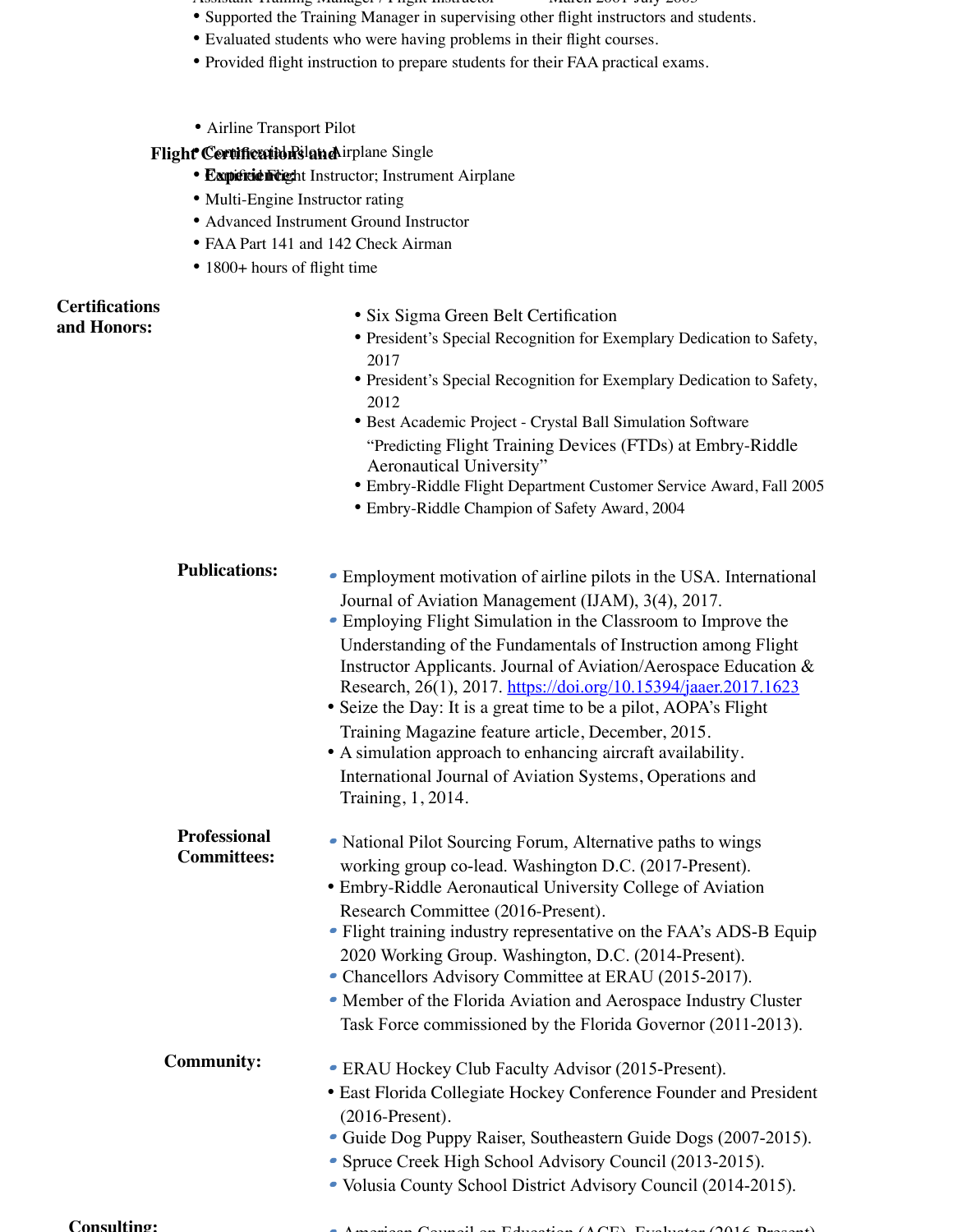### **Consulting:**

**Media Highlights:**

- • Volusia County School District Advisory Council (2014-2015).
- American Council on Education (ACE), Evaluator (2016-Present).
- Flight Training Audits, Owner (2014-2017).
- Pilot shortage (in studio TV interview). News 13 (Orlando). In studio interview on the pilot shortage. November, 2018.
- New program fast tracks ERAU pilots. Daytona Beach News Journal. July 2018.
- Problems in the Pilot Pipeline. Aviation International News (AIN) Online. June, 2018.
- How Temporary Are CFIs? Plane and Pilot Magazine. June, 2018.
- More Jobs Will Be Cleared for Takeoff. Aspiring Pilots Are Ready. NY Times. May, 2018.
- Anticollision calculus. Airplane Owners and Pilots Association (AOPA) magazine. May, 2018.
- Advances in flight training simulation (in depth, on-site special report). FOX 35 News. May, 2017.
- Air Force facing pilot shortage; commercial sector feeling effects. Charleston Business Journal. November, 2017.
- Is America's airline industry headed for a major pilot shortage? FOX Business. October 2017.
- Embry-Riddle Sees Rising Number of Students in Nation's Largest Collegiate Flight Training Program. Daytona Beach News Journal. September 2017.
- A guiding hand. Civil Aviation Training (CAT) Magazine. December, 2016.
- PBS Directors Cut: Pilot Error. https://www.pbs.org/video/directors-cut-pilot-error-web-extra-kenbyrnes/. August, 2016.
- Training rule blamed for pilot shortage. Travel Weekly. January, 2016.
- Equip 2020: The Latest on ADS-B Equipage, Pricing, Privacy Issues. Avionics International. April, 2015.
- Shortage of experienced commercial pilots (live interview) CNN. March, 2015
- Demand for airline pilots set to soar. USA Today (front page article). June, 2011.
- More media highlights available upon request.

### • FAA Fleet modernization study (FAA sponsored) **Projects:**

- Developed Flight Instructor Quality Assurance system to ensure the understanding of teaching methods and human behavior among Flight Instructors to improve teaching performance.
- Developed a scholarship program for flight training that has been funded by the state of Florida (\$2M).
- • Completed two nationwide studies of ADS-B knowledge and equipage motivation among aircraft owners for the FAA's Equip 2020 working group.
- Completed Aeronautical Science program marketing study for the ERAU President.
- Completed an internal study on maximizing ERAU student matriculation through the optimization of scholarships using Monte Carlo simulation and optimization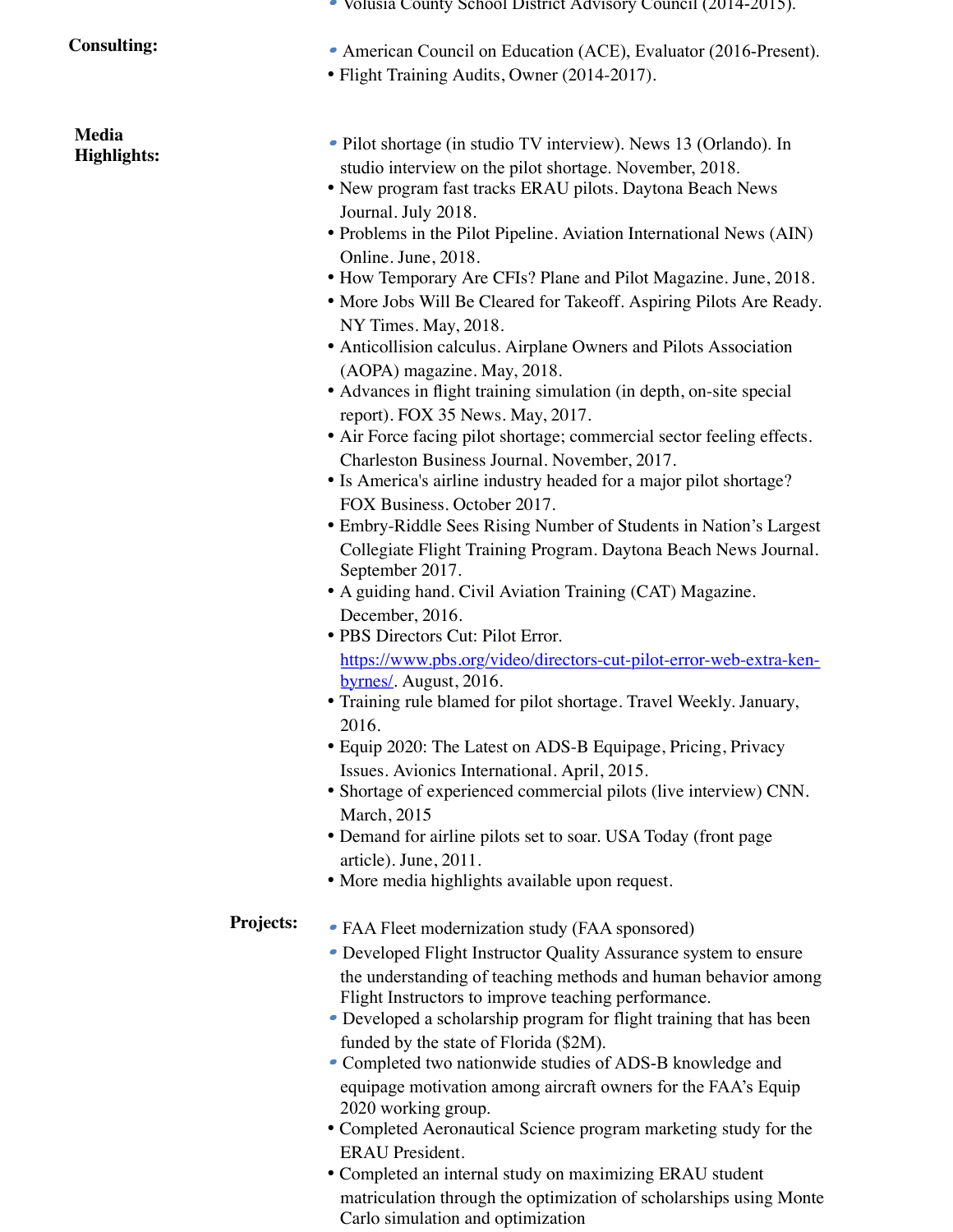- Completed an internal study on maximizing ERAU student matriculation through the optimization of scholarships using Monte Carlo simulation and optimization
- Developed a Monte Carlo simulation to create a predictive aviation safety system.
- Developed a Monte Carlo simulation that optimizes flight fees.
- Developed a Monte Carlo simulation of the flight department operation to predict flight hours, revenue, instructor requirements, aircraft requirements, etc.
- Co-developed the first Airline Pilots Association Aviation Collegiate Education (ALPA-ACE) Club (now present at 11 other aviation universities).
- Development of the student organization known as Flight Line Assimilation Program (FLAP) that is focused on student mentorship.
- Development of a safety managements system within the flight department.
- The negotiation and procurement of over 80 aircraft worth \$35,000,000+.
- Development of a Quality Management System (QMS) for the flight department.
- Negotiation and procurement of the only university owned, FAA qualified, full motion simulator.
- Managed the development of the world's first FAA approved Airline Transport Pilot Certification Training Program (ATP-CTP) course.
- Development of an aviation professionalism measurement instrument.
- Planning/coordination of the Wing and Waves Airshows.
- Conceived and managed the development of a free online course (Aviation 101) to assist with target marketing (aviation101.org).
- Managed the initial development of a sub-orbital space flight training device.
- More projects available upon request.

# **Panels:**

- Presentations and Pilot Shortage 2.0. Embry-Riddle Speaker Series, Live audience and web broadcast worldwide. https://www.youtube.com/watch? v=T8lcIPEuLMk. November, 2018.
	- Advances in Flight Training. Session moderator. National Training Aircraft Symposium (NTAS). Daytona Beach, FL. August, 2018.
	- Panel session; VR and AR to educate and train during the planning process. TechXLR8, VR AR World Conference. London. June 2018.
	- Collegiate Aviation Programs Role in Producing Military Aviators. National Pilot Sourcing Forum. Arlington, VA. November, 2017.
	- Flight training industry expert panel member. Aircraft owners and Pilots Association (AOPA) STEM/Aviation Symposium. Dallas, TX. November 2017.
	- Early history of aviation. Daytona State College WISE Program. Daytona Beach, FL. October, 2017.
	- Professionalism: The challenges of preparing the next generation. National Training Aircraft Symposium (NTAS). Daytona Beach, FL. August, 2017.
	- Quantifying the General Aviation Aircraft Owners ADS-B Knowledge and their Motivation to Equip their Aircraft with ADS-B Out follow on study. Federal Aviation Administration's (FAA)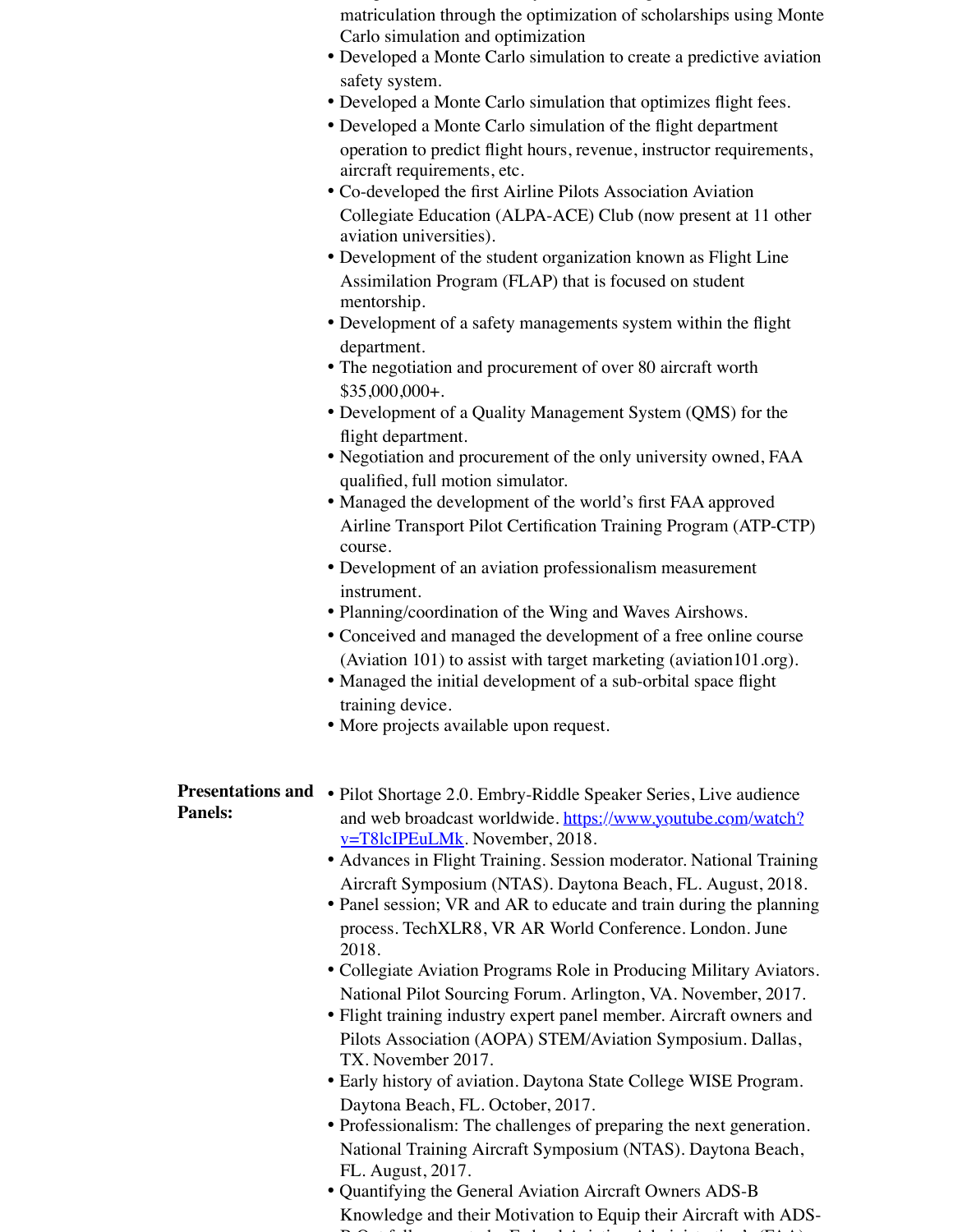- Quantifying the General Aviation Aircraft Owners ADS-B Knowledge and their Motivation to Equip their Aircraft with ADS-B Out follow on study. Federal Aviation Administration's (FAA) Equip 2020 Industry Working Group. Washington, D.C. June, 2017.
- Pilot supply. Aviation Accreditation Board International's (AABI) workshop on the pilot shortage. Atlanta, GA. May 2017.
- Harnessing the power of new learning environments. World Aircraft Training Symposium (WATS). Orlando, FL. May, 2017
- Lift, Off the Page: The Pilot Shortage Is Real Now, What Are We Going To Do About It? Embry-Riddle Speaker Series, Live audience and web broadcast worldwide https://www.youtube.com/watch? time\_continue= $20&x=Mx9Ry4ocy98$ . April, 2017.
- ADSB Value for General Aviation. National Aircraft Appraisers Association (NAAA) workshop. Ft. Lauderdale, FL. March, 2017.
- Training Safety: Aeronautical Decision Making. CAAC 2016 GA Operations Safety Symposium. Beijing, China (presented remotely). September, 2016.
- The state of Flight Training. Textron Piston Owners Conference. Wichita, KS. May, 2016.
- Developing safety culture in aviation organizations. US/Brazil aviation partnership workshop. Daytona Beach, FL. May, 2106.
- ADS-B FAA resource update. National Training Aircraft Symposium (NTAS). March, 2016.
- Flight training industry expert panel member. Aircraft owners and Pilots Association (AOPA) STEM/Aviation Symposium. Lakeland, FL. November 2015.
- ATP and Commercial Pilot Supply and Demand. Puerto Rico/Americas Aerospace Summit. San Juan Puerto Rico. October 2015.
- Developing a Strong Safety Climate and Culture. Pontificia Universidade Catolica fo Rio Grande do Sul Safety Seminar. Porto Alegre, Brazil. August 2015.
- Pilot Employment Motivation. Regional Airline Association (RAA) Human Resources Seminar. Charlotte, North Carolina. August 2015.
- Quantifying ATP and Commercial Pilot Career Motivations. Aviation Accreditation Board International's (AABI's) annual meeting. Seattle, Washington. July 2015.
- Pilot Employment Motivation. Airline Pilot Shortage? Myths, Facts, and Solutions. Hosted by the Air Line Pilots Association International (ALPA), Washington, D.C., June 2015.
- Automation in Aviation. Department of Energy Training Seminar. Daytona Beach, Florida. June, 2015.
- College to Carrier: Filling the Gap. National Pilot Supply Summit hosted by Ohio State University, Columbus, Ohio. April, 2015.
- Quantifying the General Aviation Aircraft Owners ADS-B Knowledge and their Motivation to Equip their Aircraft with ADS-B Out. Federal Aviation Administration's (FAA) Equip 2020 Industry Working Group. Washington, D.C. April, 2015.
- ATP/Commercial Pilot Labor Distribution. National Training Aircraft Symposium (NTAS). March, 2015.
- Understanding the new ATP-R rule. National Training Aircraft Symposium (NTAS). March, 2014.
- Developing Professionalism in the Aviation Industry. Worlds